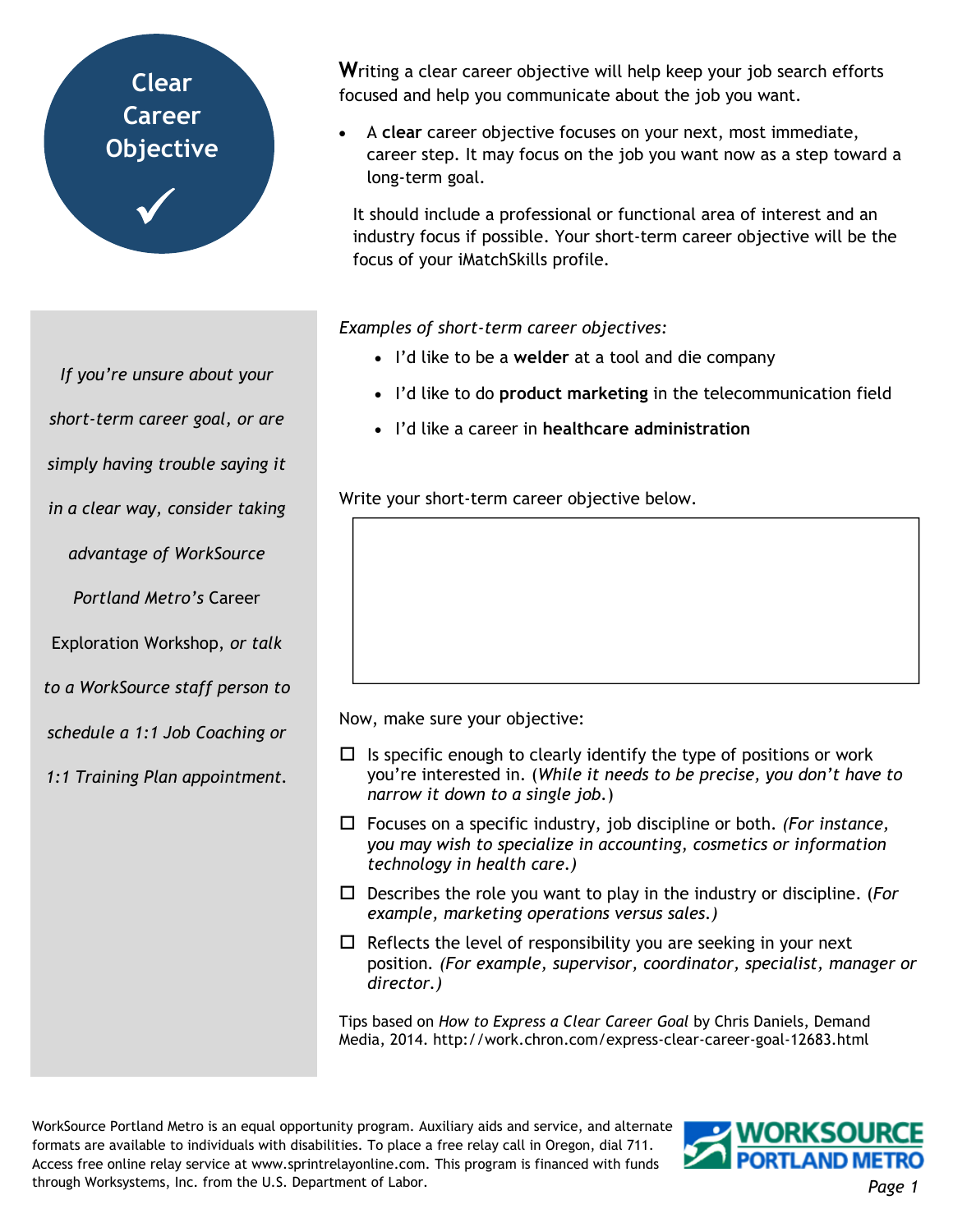#### My short-term career objective is:

# **iMatchSkills® Checklist**  $\bigvee$

To increase your opportunities to be matched to positions you qualify for, check your iMatchSkills profile to assure you address all the following items and that your response is complete and accurate.

# **My status in iMatchSkills is marked "Active"**  $\Box$

#### **I verified that my:**

- □ Phone number is correct.
- □ My email address is correct.
- □ My mailing address is correct

## **Occupational Skills**

□ I selected all the skills I have relevant to the occupations I am pursuing. (*To increase relevant matching, select five to seven skills per listed* 

## **Occupational Goals**

□ I listed up to three related occupations.

#### **Work History:**

- □ My work history entries are free of spelling errors.
- □ My entries use correct grammatical conventions.
- □ My profile is free of personal information.
- □ Each work history entry has a thorough list of job duties entered.
- □ I have indicated my months and years of experience for each position in my work history.
- My history:

#### □ Reflects the experience generally required for

# **I indicated** *all* **languages I am able to:**

□ Read and/or

\_\_\_\_\_\_\_\_\_\_\_\_\_\_\_\_\_\_\_\_\_\_\_\_\_\_\_\_\_\_\_\_\_\_\_\_\_\_\_\_\_\_\_\_\_\_\_\_\_\_\_\_\_\_\_\_\_\_\_\_\_\_\_\_\_\_\_\_

 $\_$  , and the set of the set of the set of the set of the set of the set of the set of the set of the set of the set of the set of the set of the set of the set of the set of the set of the set of the set of the set of th

\_\_\_\_\_\_\_\_\_\_\_\_\_\_\_\_\_\_\_\_\_\_\_\_\_\_\_\_\_\_\_\_\_\_\_\_\_\_\_\_\_\_\_\_\_\_\_\_\_\_\_\_\_\_\_\_\_\_\_\_\_\_\_\_\_\_\_\_

- □ Speak and/or
- □ Write
- **I noted:**

#### **Driver License:**

- □ I indicated the highest driver license classification for which I am qualified.
- □ I have indicated all driver license endorsements

#### **Computer Skills**

□ I indicated all computer skills relevant to my job

#### **Licenses & Certifications**

□ I have listed all professional licenses and certification that I have that are relevant to my career goal.

#### **My Resume:**

□ I have uploaded a Word doc or a PDF file of a resume that targets my career goal.

*If you're struggling to complete your iMatchSkills Profile, get assistance during an Open Skills Lab, enroll in the Job Search workshop, or make a 1:1 Job Coaching appointment.* 

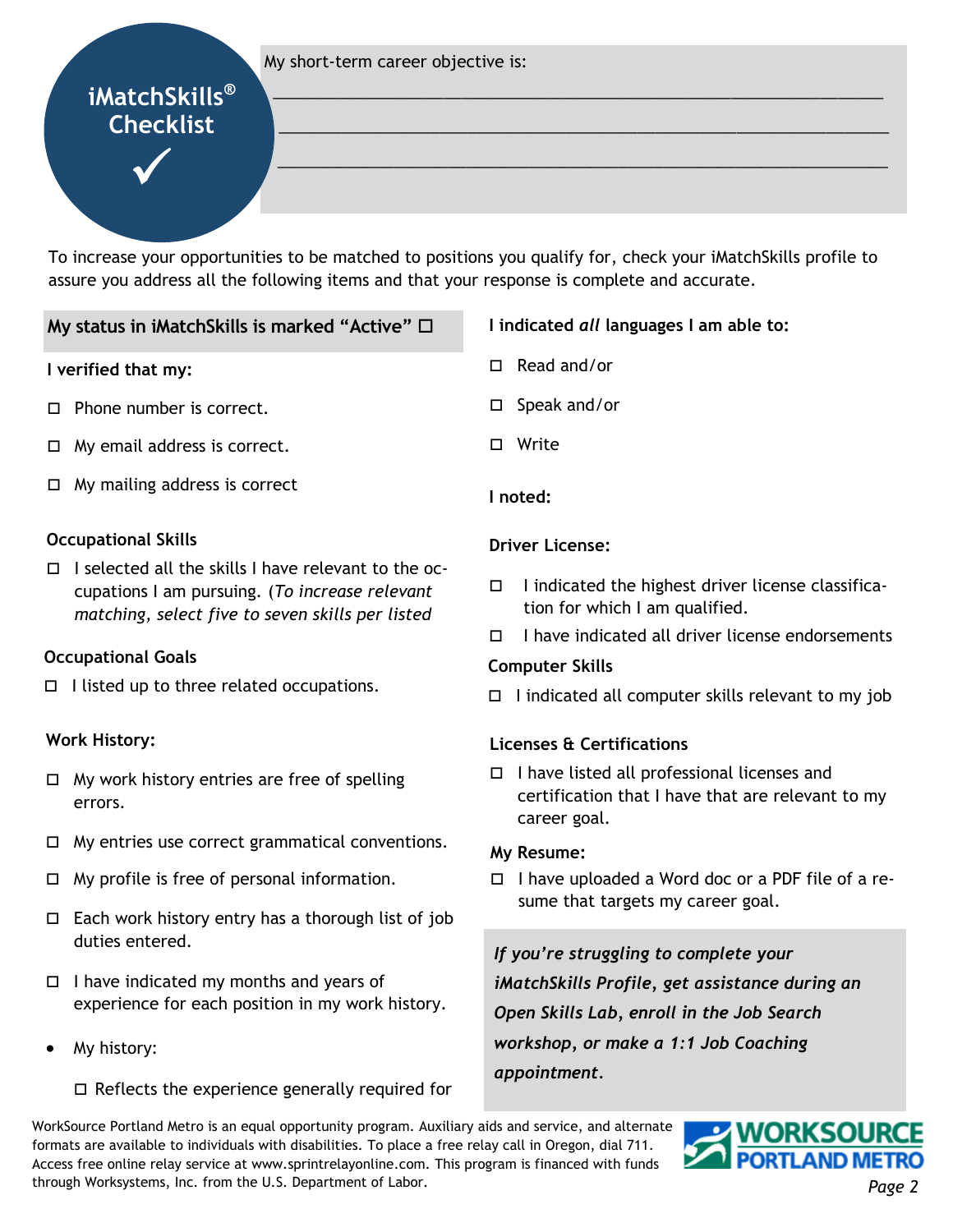My career objective is:

# **My Resume Checklist**

 $\checkmark$ 

Check every resume you send out against the items below. Being deliberate about this exercise will help ensure that your resume is the professional sales tool you want it to be.

# **Content**

**My contact information is complete, accurate and positioned properly on the page. I've doublechecked the following items:** 

- Name
- □ Phone number
- □ Professional email address

# **The Job Title:**

 $\Box$  My resume clearly states the targeted position for which I am applying.

# **My Summary of Qualifications:**

- $\Box$  Is positioned in the top half of my resume.
- $\Box$  Clearly states my strengths and credentials.
- $\Box$  Uses key words from the position description.
- $\Box$  Is structured so that an employer can easily identify me as a serious candidate.

## **Experience**

- □ The work history described in my resume is appropriate for the occupation for which I'm applying.
- □ The skills listed match the job description language.
- $\Box$  Each sentence starts with a strong action verb.

# **Education:**

\_\_\_\_\_\_\_\_\_\_\_\_\_\_\_\_\_\_\_\_\_\_\_\_\_\_\_\_\_\_\_\_\_\_\_\_\_\_\_\_\_\_\_\_\_\_\_\_\_\_\_\_\_\_\_\_\_\_\_\_\_\_\_\_\_\_\_\_

\_\_\_\_\_\_\_\_\_\_\_\_\_\_\_\_\_\_\_\_\_\_\_\_\_\_\_\_\_\_\_\_\_\_\_\_\_\_\_\_\_\_\_\_\_\_\_\_\_\_\_\_\_\_\_\_\_\_\_\_\_\_\_\_\_\_\_\_

\_\_\_\_\_\_\_\_\_\_\_\_\_\_\_\_\_\_\_\_\_\_\_\_\_\_\_\_\_\_\_\_\_\_\_\_\_\_\_\_\_\_\_\_\_\_\_\_\_\_\_\_\_\_\_\_\_\_\_\_\_\_\_\_\_\_\_\_

□ I listed education and training relevant to the position for which I'm applying.

# **Style & Presentation**

#### **Typeface:**

- $\Box$  The same font is used throughout the body of my resume.
- □ I used an 11- or 12-point font size.
- □ The font is easy to read. (*Traditional resume fonts are: Times New Roman, Arial, Calibri)*

## **Layout:**

- □ My resume is no longer than two pages
- □ The margins are adequate. (Standard is 1 *inch.)*
- $\Box$  My resume uses all four corners of an 8 1/2 x 11 inch-sized sheet of paper

## **Error Free:**

- □ My resume is free of typos and grammatical errors.
- □ Somebody else has read through my resume to make sure it's error free.
- $\Box$  I saved my resume with a file name that looks

WorkSource Portland Metro is an equal opportunity program. Auxiliary aids and service, and alternate formats are available to individuals with disabilities. To place a free relay call in Oregon, dial 711. Access free online relay service at www.sprintrelayonline.com. This program is financed with funds through Worksystems, Inc. from the U.S. Department of Labor.

**WORKSOURCE PORTLAND METRO**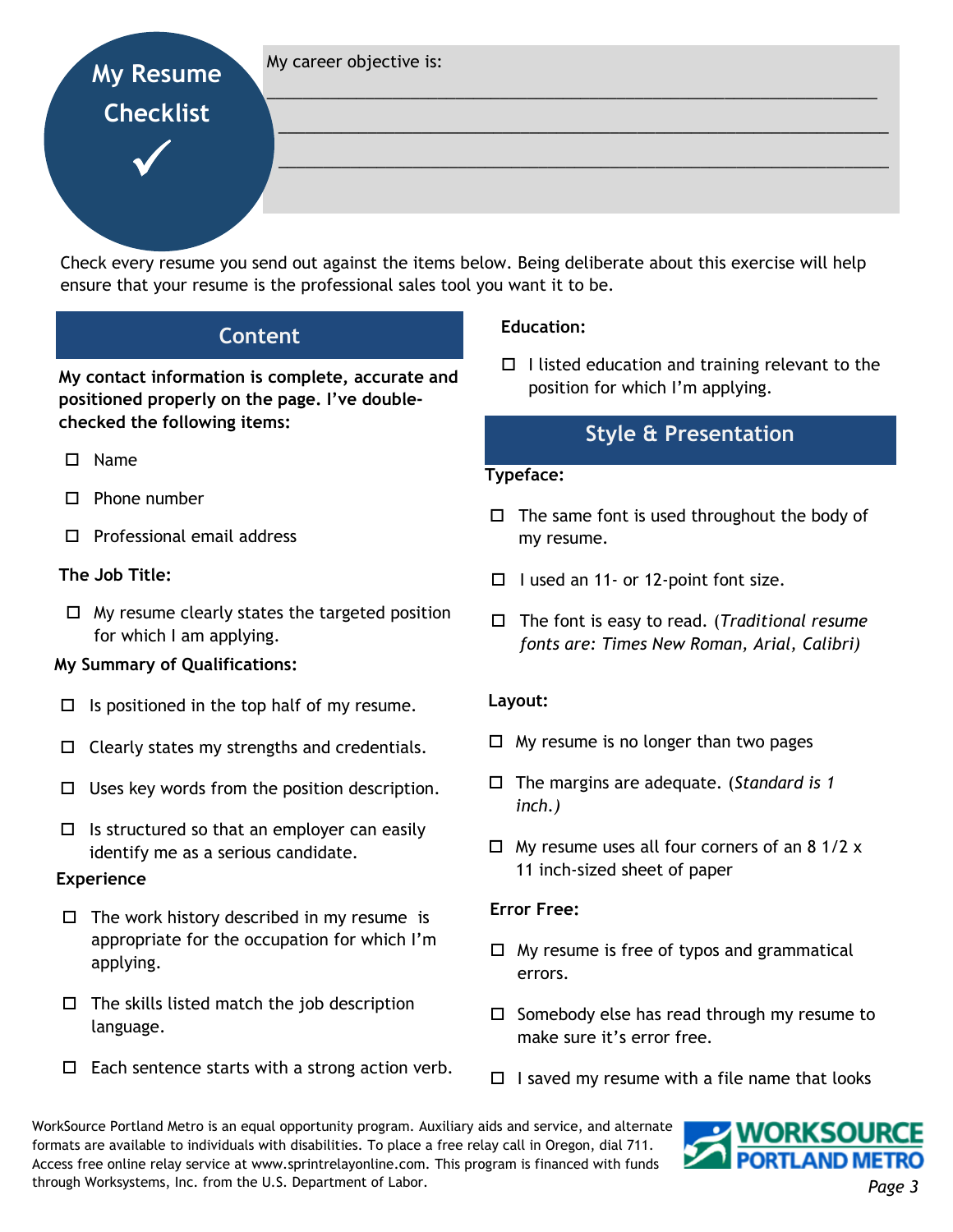#### My career objective is:

**Interview Readiness** 

 $\checkmark$ 

**My Resume** 

First impressions matter — especially for job seekers. As you prepare for an interview, keep in mind these 11 items and you'll make an impression that you're capable and professional.

\_\_\_\_\_\_\_\_\_\_\_\_\_\_\_\_\_\_\_\_\_\_\_\_\_\_\_\_\_\_\_\_\_\_\_\_\_\_\_\_\_\_\_\_\_\_\_\_\_\_\_\_\_\_\_\_\_\_\_\_\_\_\_\_\_\_\_\_

\_\_\_\_\_\_\_\_\_\_\_\_\_\_\_\_\_\_\_\_\_\_\_\_\_\_\_\_\_\_\_\_\_\_\_\_\_\_\_\_\_\_\_\_\_\_\_\_\_\_\_\_\_\_\_\_\_\_\_\_\_\_\_\_\_\_\_\_

\_\_\_\_\_\_\_\_\_\_\_\_\_\_\_\_\_\_\_\_\_\_\_\_\_\_\_\_\_\_\_\_\_\_\_\_\_\_\_\_\_\_\_\_\_\_\_\_\_\_\_\_\_\_\_\_\_\_\_\_\_\_\_\_\_\_\_\_

- 1. Maintain an upright, appropriate posture.
- 2. Display a positive, enthusiastic attitude.
- 3. Display confidence.
- 4. Maintain eye contact when listening and responding to interview questions.
- 5. Speak at a discernable, appropriate volume.
- 6. Speak at a pace that is clear and understandable.
- 7. Use interview appropriate language.
- 8. Convey respect for the interviewer.
- 9. Respond coherently to each question asked.
- 10. Wear appropriate attire.
- 11. Ask interview related questions.

If you're concerned about how you present yourself during an interview, there are several WorkSource Portland Metro services that can help you:

- Attend WorkSource Portland Metro's Interview Skills workshop. Sign-up online at www2.worksourceportlandmetro. org
- Schedule a 1:1 Job Coaching session with a WorkSource Portland Metro staff person.
- Attend the Job Readiness Course. This 5-day intensive training focuses on getting job seekers ready for the local job market. Talk to a WorkSource Staff person to sign up.

Additionally, you can download lists of typical interview questions

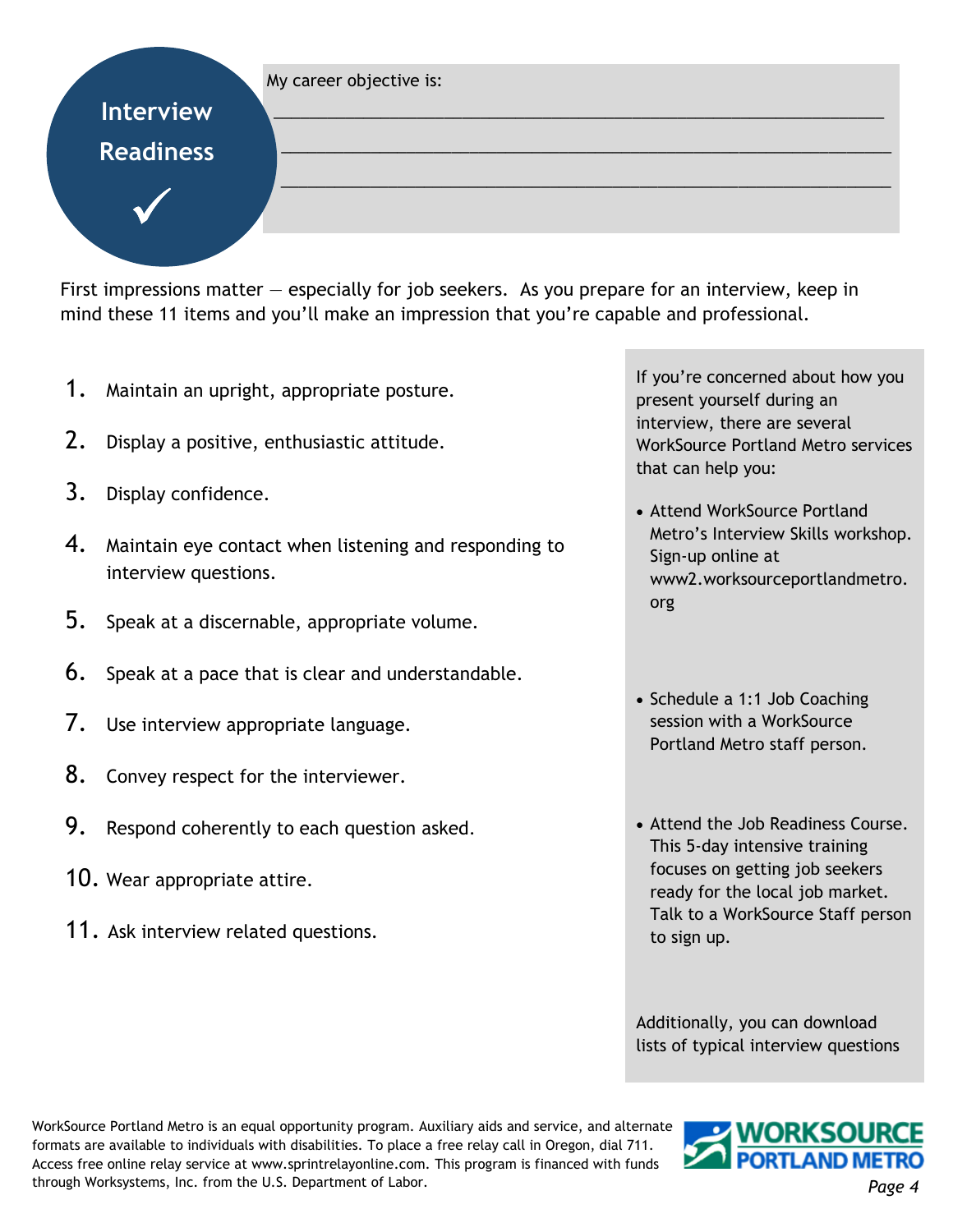#### My career objective is: \_\_\_\_\_\_\_\_\_\_\_\_\_\_\_\_\_\_\_\_\_\_\_\_\_\_\_\_\_\_\_\_\_\_\_\_\_\_\_\_\_\_\_\_\_\_\_\_\_\_\_\_\_\_\_\_\_\_\_\_\_\_\_\_\_\_\_\_ **Soft Skills**

 $\checkmark$ 

Applicable in and outside the workplace, soft skills relate to a person's ability to work with people and work on projects effectively. These enhance one's job performance and career prospects.

Working with area businesses, WorkSource has identified four basic soft skills that are valued by employers across industries and occupations. We recommend you evaluate your soft skills in the areas listed below. Identify which ones you're strongest in, and think about where you might like to improve.

 $\_$  , and the set of the set of the set of the set of the set of the set of the set of the set of the set of the set of the set of the set of the set of the set of the set of the set of the set of the set of the set of th

\_\_\_\_\_\_\_\_\_\_\_\_\_\_\_\_\_\_\_\_\_\_\_\_\_\_\_\_\_\_\_\_\_\_\_\_\_\_\_\_\_\_\_\_\_\_\_\_\_\_\_\_\_\_\_\_\_\_\_\_\_\_\_\_\_\_\_\_

| <b>Proactive</b><br><b>Communication and</b><br><b>Collaboration</b> | Demonstrates effective verbal and non-verbal communication;<br>demonstrates fluency in common forms of workplace communication;<br>communicates to co-workers, teams and management clearly;<br>demonstrates capacity to work collaboratively. |
|----------------------------------------------------------------------|------------------------------------------------------------------------------------------------------------------------------------------------------------------------------------------------------------------------------------------------|
| Reliability                                                          | Follows instruction and demonstrates an understanding of expectations;<br>consistently meets expectations for attendance and punctuality;<br>demonstrates effective task management skills: meets work quality<br>standards.                   |
| Self-Management                                                      | Understands personal strengths and limitations; sets and manages short<br>and long-term goals; manages personal emotions in the workplace;<br>demonstrates adaptability in diverse settings; demonstrates integrity.                           |
| <b>Taking Initiative</b>                                             | Demonstrates personal accountability by taking ownership and planning<br>ahead; exhibits perseverance by identifying and overcoming challenges;<br>exercises sound reasoning and analytical thinking; exercises leadership.                    |